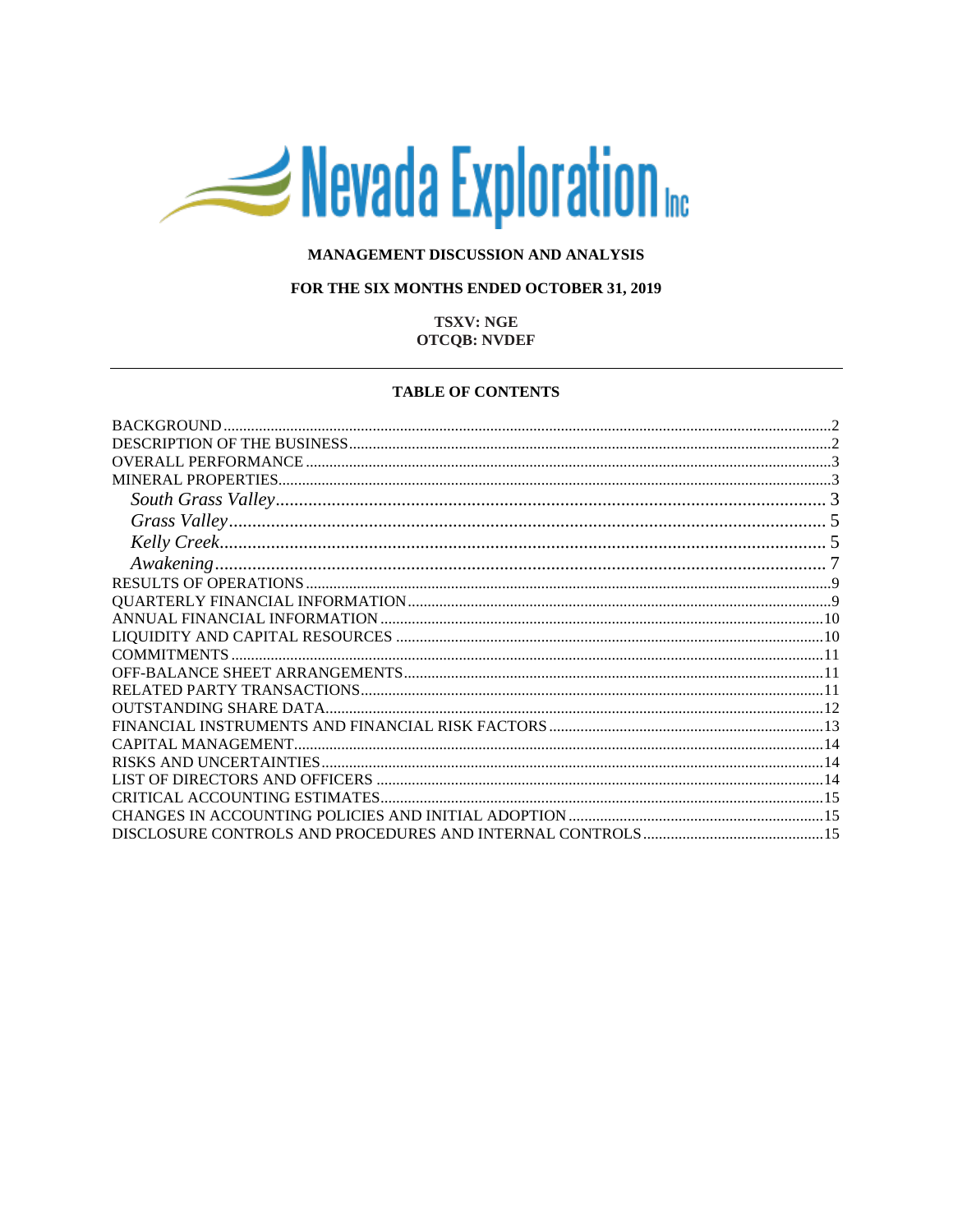## **BACKGROUND**

<span id="page-1-0"></span>The following Management Discussion and Analysis ("MD&A") prepared as of December 20, 2019 should be read in conjunction with the condensed consolidated interim financial statements for the period ended October 31, 2019, and the related notes thereto. Those condensed consolidated interim financial statements have been prepared in accordance with International Financial Reporting Standards ("IFRS"). All dollar amounts included therein and in the following MD&A are expressed in Canadian dollars except where noted.

The reader should also refer to the annual audited financial statements and the MD&A for the year ended April 30, 2019. Statements in this report that are not historical facts are forward-looking statements involving known and unknown risks and uncertainties, which could cause actual results to vary considerably from these statements. Readers are cautioned not to put undue reliance on forward-looking statements.

Additional information related to Nevada Exploration Inc. (the "Company" or "NGE") is available for view on SEDAR at [www.sedar.com.](http://www.sedar.com/)

## **CONTINUANCE OF OPERATIONS AND GOING CONCERN**

The condensed consolidated interim financial statements for the period ended October 31, 2019, filed on [www.sedar.com,](http://www.sedar.com/) have been prepared on a going-concern basis which presumes the realization of assets and discharge of liabilities in the normal course of business. The financial statements do not include adjustments to amounts and classifications of assets and liabilities that might be necessary should the Company be unable to continue operations. The business of mining and exploring for minerals involves a high degree of risk and there can be no assurance that current exploration programs will result in profitable mining operations. The Company's continued existence is dependent upon the preservation of its interests in the underlying properties, the discovery of economically and recoverable reserves, the achievement of profitable operations, or the ability of the Company to raise additional financing, or alternatively upon the Company's ability to dispose of its interests on an advantageous basis. The Company has not produced revenues from its exploration activities and does not have a regular source of cash flow. The Company will periodically have to raise funds to continue operations and, although it has been successful thus far in doing so there is no assurance it will be able to do so in the future. The Company estimates that it will need additional capital to operate for the upcoming year.

Although the Company has taken steps to verify title to the properties on which it is conducting exploration and in which it has an interest, in accordance with industry standards for the current stage of exploration of such properties, these procedures do not guarantee the Company's title. Property title may be subject to unregistered prior agreements, unregistered claims and noncompliance with regulatory and environmental requirements.

## **DESCRIPTION OF THE BUSINESS**

<span id="page-1-1"></span>Nevada Exploration Inc. is a publicly traded junior mineral exploration company whose shares are traded on the TSX Venture Exchange ("TSX-V") and on the OTCQB marketplace ("OTCQB"). The Company is engaged in gold exploration focused in Nevada, USA. The Company and its wholly owned subsidiary Pediment Gold LLC are referred to herein collectively as "the Company", "NGE", "our", or "we".

Nevada's total gold production to date exceeds 225 million ounces, and its current annual production is approximately 5 million ounces, about the same as that of Canada. Less than half of Nevada's bedrock is exposed in its mountain ranges, and the 225 million ounces of production to date clusters near these exposed bedrock areas. The bedrock and geology beneath the cover in Nevada's valley basins is no different than that exposed in its ranges, and so is deemed to be as prospective. However, these covered areas have seen limited systematic exploration to date because conventional regional-scale geochemical sampling programs are ill-suited to looking under cover. Furthermore, the high cost of conventional drilling has precluded the wide-spread use of drilling as a follow-up prospecting tool to evaluate meaningful numbers of targets from regional-scale exploration. The result is that half of Nevada, the world's highest gold producing jurisdiction by area, remains underexplored.

NGE's team has spent the last decade to integrate the use of hydrogeochemistry (groundwater chemistry) with conventional exploration tools to develop a Nevada-specific regional-scale geochemical exploration program to evaluate Nevada's basins. With innovative technology, NGE has completed the world's largest groundwater sampling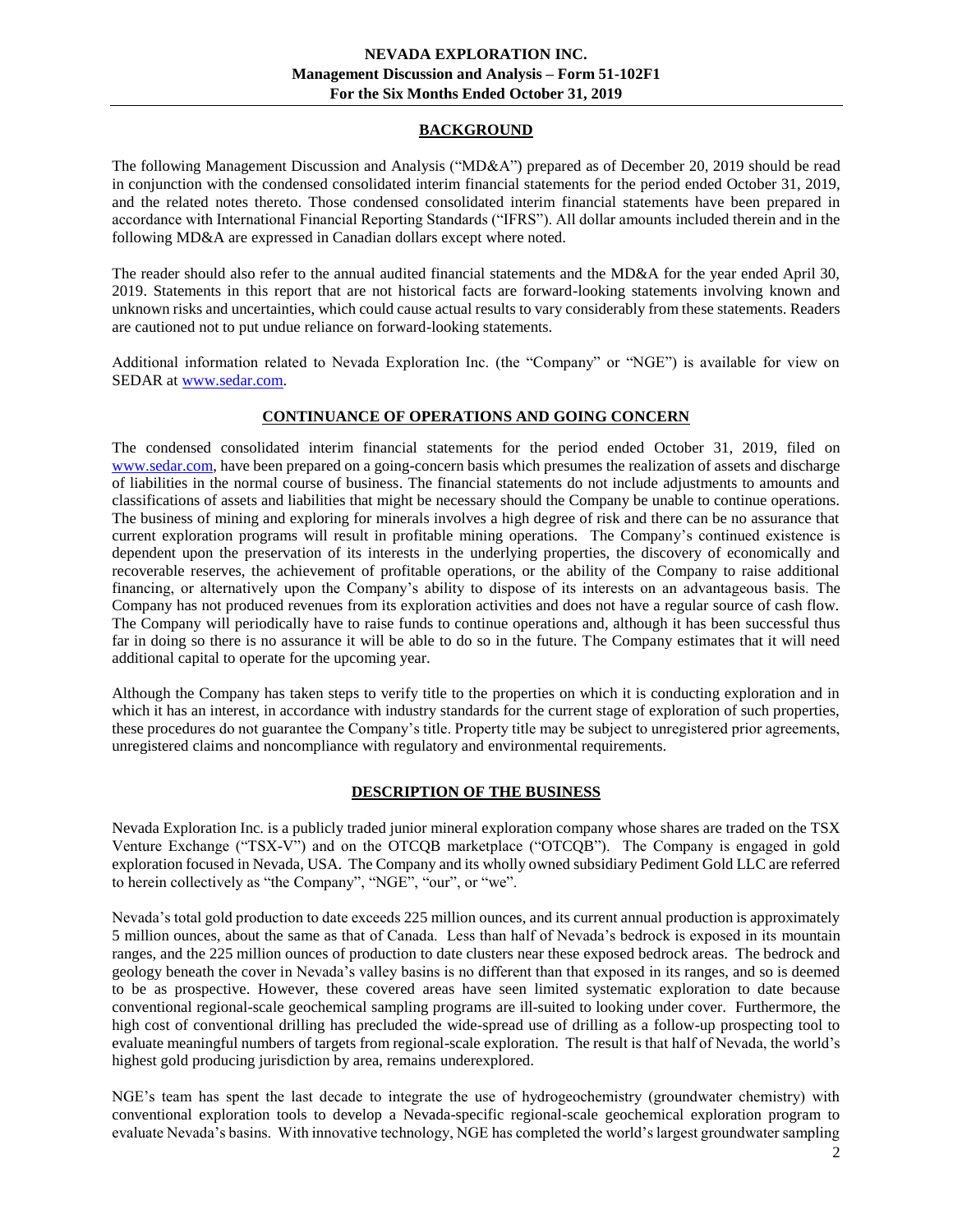program for gold exploration, collecting approximately 6,000 samples, to evaluate Nevada's covered basins for new gold exploration targets. To advance follow-up targets, NGE has developed a truck-mounted small-diameter RC drill rig, tailored specifically to collecting low-cost groundwater samples (analogous to RAB drilling in other parts of the world), which the Company calls its Scorpion drill rig.

By integrating hydrogeochemistry and early-stage low-cost drilling with proven exploration methods, NGE is generating and advancing a portfolio of gold exploration projects. NGE and its exploration partners have now drilled more than 20,000 metres on targets defined by its integrated exploration program, and at several projects have discovered new large hydrothermal systems, with spatial extents covering several square kilometres, defined by system-appropriate alteration in bedrock over significant drill intervals (>30 metres) containing widespread low-level gold (10-100 ppb) and associated trace-element geochemistry consistent with the geologic and geochemical footprints of Nevada's large gold deposits. These are the types of footprints that have yielded multi-million-ounce gold deposits in Nevada, and with these results NGE has demonstrated the validity of its integrated exploration program to discover and advance new high-quality gold targets in otherwise blind settings.

By overcoming the challenges and radically reducing the costs of exploring in Nevada's covered basins, NGE is taking meaningful steps to open up this important new space for district-scale exploration. NGE's business model is to create shareholder value by leveraging its properties and technology through generative exploration, joint ventures, and other exploration partnerships with the specific goal of discovering large new Carlin-type gold deposits (CTGDs).

# **OVERALL PERFORMANCE**

<span id="page-2-0"></span>During the period ended October 31, 2019, the Company focused its efforts on advancing its South Grass Valley Project, with an initial phase of wide-spaced core holes. The Company also continued to maintain its holdings at its Kelly Creek, Awakening, and Grass Valley Projects.

## **MINERAL PROPERTIES**

| Project             | <b>NGE Claims</b> |              | OTHER*       | <b>Total</b>  |
|---------------------|-------------------|--------------|--------------|---------------|
|                     | <b>Claims</b>     | Area $(km2)$ | Area $(km2)$ | Area $(km2)$  |
| South Grass Valley  | 699               | 57.5         |              | 57.5          |
| <b>Grass Valley</b> | 425               | 35.5         |              | 35.5          |
| <b>Kelly Creek</b>  | 333               | 23.9         | 29.3         | 53.2          |
| Awakening           | 6                 | 0.5          |              | $0.5^{\circ}$ |
| <b>TOTAL</b>        | 1,463             | 117.4        | 29.3         | 146.70        |

<span id="page-2-1"></span>NGE directly holds unpatented mining claims and other mineral interests in the following properties through its wholly owned US subsidiary Pediment Gold LLC:

\*Leased private lands and interest in claims on BLM land held by third parties.

## <span id="page-2-2"></span>*South Grass Valley*

The South Grass Valley Project is located in Lander County, north-central Nevada, approximately 50 kilometres south southwest of Nevada Gold Mines's Cortez complex. The Company has a 100% interest in 699 claims (57.5 km<sup>2</sup>) at South Grass Valley.

The South Grass Valley Project is situated along the Cortez (Battle Mountain - Eureka) Trend, within the specific region of north-central Nevada known for CTGDs defined to the West by the western extent of reactive lower plate carbonate host rocks and to the east by the eastern limit of unreactive upper plate cap rocks. Within this region, major gold mineralization is associated with areas where rising gold-bearing hydrothermal fluids ponded beneath unreactive upper plate cap rocks to react with the favourable lower plate carbonate host rocks below.

Two bedrock outcrops spaced 5 km apart at the South Grass Valley Project exhibit CTGD-style alteration and geochemistry within a 700-metre-thick sequence of lower plate carbonate host rocks immediately below the Roberts Mountains Thrust. Based on gravity and air magnetic geophysics, these favourable host rocks project under relatively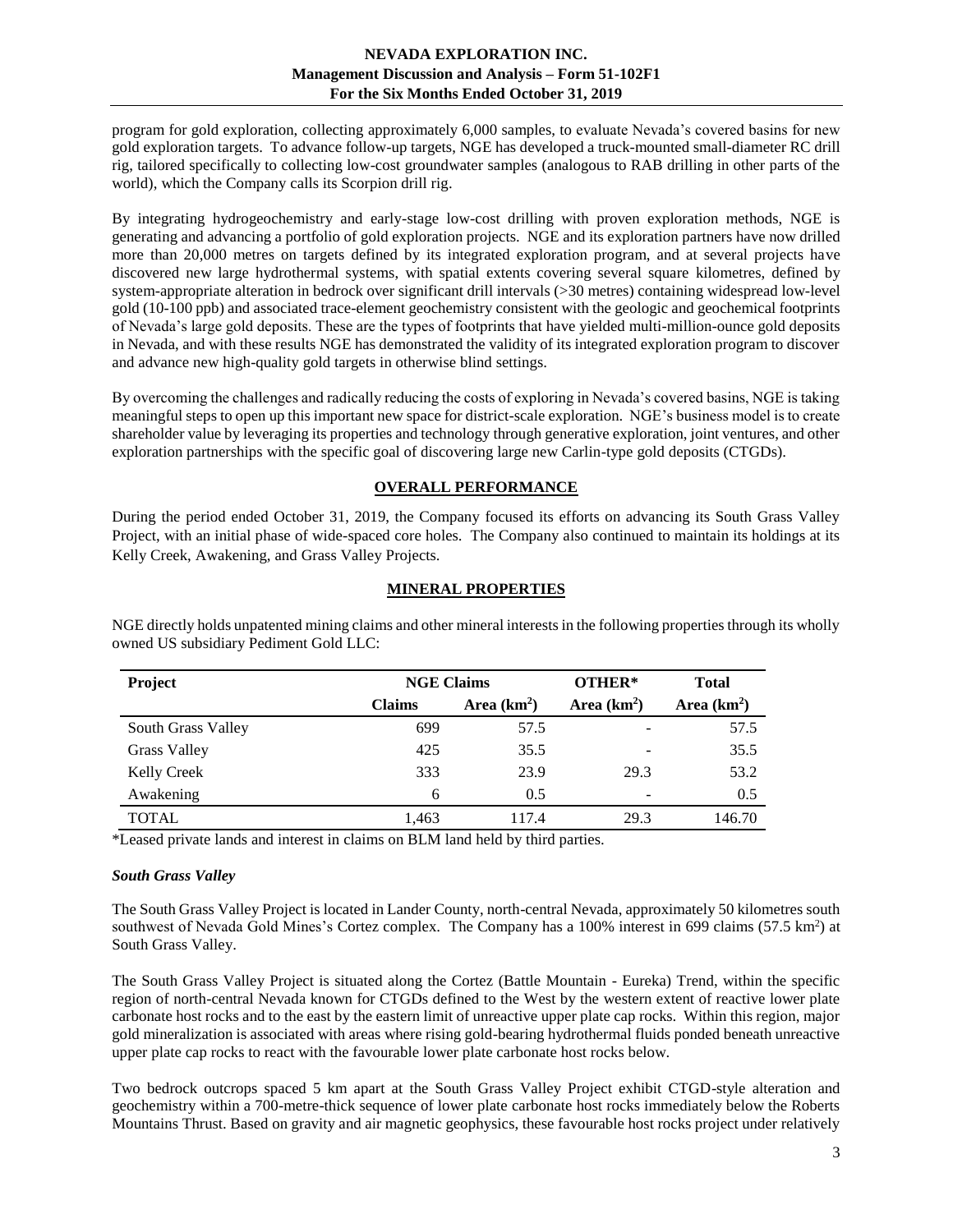shallow cover across a large portion of the Project. This large area of favourable geology is intersected by a N-S highangle fault corridor that projects under the cover from the exposed range front based on mapping and gravity geophysics, providing a potential major conduit to expose the known favourable host rocks to mineralized hydrothermal fluids.

Using its industry-leading hydrogeochemistry exploration technology, from 2012 to 2013 the Company collected groundwater samples across South Grass Valley, and delineated a target defined by elevated concentrations of gold and CTGD trace element geochemistry. This was an important step for the Project, because whereas many other groups have recognized the potential to discover new gold deposits in the favourable lower plate carbonate host rocks within South Grass Valley, for the first time, NGE positively delineated a discrete target within the Valley defined by elevated concentrations of gold and supporting geochemistry characteristic of CTGDs.

From November 2017 to January 2018, NGE completed 69 infill groundwater sampling boreholes at South Grass Valley to follow up on a gold-in-groundwater anomaly identified during a regional-scale, generative exploration program. The objectives of NGE's infill program were to establish the extent, size, and magnitude of the gold-ingroundwater footprint at South Grass Valley and its relationship to the larger prospective geologic setting, and to build support for a deeper drilling program. In total, NGE has now completed 135 boreholes across the Project area, collecting samples from most boreholes at multiple depths, for a total of 234 groundwater samples.

The results of NGE's infill borehole program have defined a focused 1,000 x 4,000 metre N-S oriented zone of enriched gold, arsenic, antimony, mercury, thallium, and sulfate in groundwater, representing a hydrogeochemistry footprint consistent in size and magnitude (with gold up to 800 ppt) as those seen around Lone Tree and Twin Creeks, large known gold deposits on the Cortez Trend, as well as at NGE's Kelly Creek Project. Importantly, this zone of enrichment is coincident with the projected intersection of a major N-S high-angle fault corridor and favourable lower plate carbonate host rocks known to exist at the Project.

In March 2018, to build confidence on the extent of the projections of the thick sections of lower plate containing CTGD-style alteration and geochemistry and under cover from where they are exposed in outcrop, Nevada Exploration commissioned a 991 line-km fixed-wing airborne magnetic survey across the Project, covering 124 sq. km.

At the regional scale, the results of the survey showed a pronounced NW-SE fabric, consistent with the strike of the fold axes known to control mineralization elsewhere along the Cortez Trend, including at Barrick's Goldrush deposit. At the project scale, the magnetic response across the exposed bedrock areas showed a strong correlation with mapped units, specifically with the higher-magnetic intrusive and volcanic units, and the lower-magnetic carbonate units, which provided confidence in the interpretation of the survey across the covered bedrock areas.

Based on the projections of the exposed geology and the survey results, the combined interpretation has resolved the covered portion of the Project into separate geologic domains. Most significantly, the survey defined a 15 sq. km magnetic low extending under cover from one of the exposed bedrock outcrops containing a thick sequence of lowerplate carbonate host rocks, which Nevada Exploration believes corroborate the projection of these favourable host rocks beneath the Project.

The results of the air magnetic survey provide strong support for the CTGD target at the Project, defined by a focused zone of enriched gold in groundwater coincident with the projected intersection of favourable lower-plate carbonate host rocks and a major high-angle fault corridor. Based on the size of target, the Company believes it is both large enough to support a district-scale mineral system, as well as suitably constrained for a focused deeper drilling program to evaluate the potential for economic mineralization.

In October 2018, Nevada Exploration began a Phase 1 drilling program at South Grass Valley to test the now focused areas for places where gold-bearing hydrothermal fluids were able to exploit favourable structural and permeability conditions to impregnate favourable iron-rich carbonate host rocks (all of which are now known to exist) at the scale required to source a large CTGD. In May 2019, the Company presented the final results from its Phase 1 drilling program, announcing that it has discovered a large mineralized Carlin-type hydrothermal system, successfully achieving the objective of the Phase 1 drilling program.

The Company has begun a follow-up exploration program in May 2019. NGE plans for its summer 2019 field program were to use a combination of drilling and geochemistry sampling programs to add geologic, geochemistry, and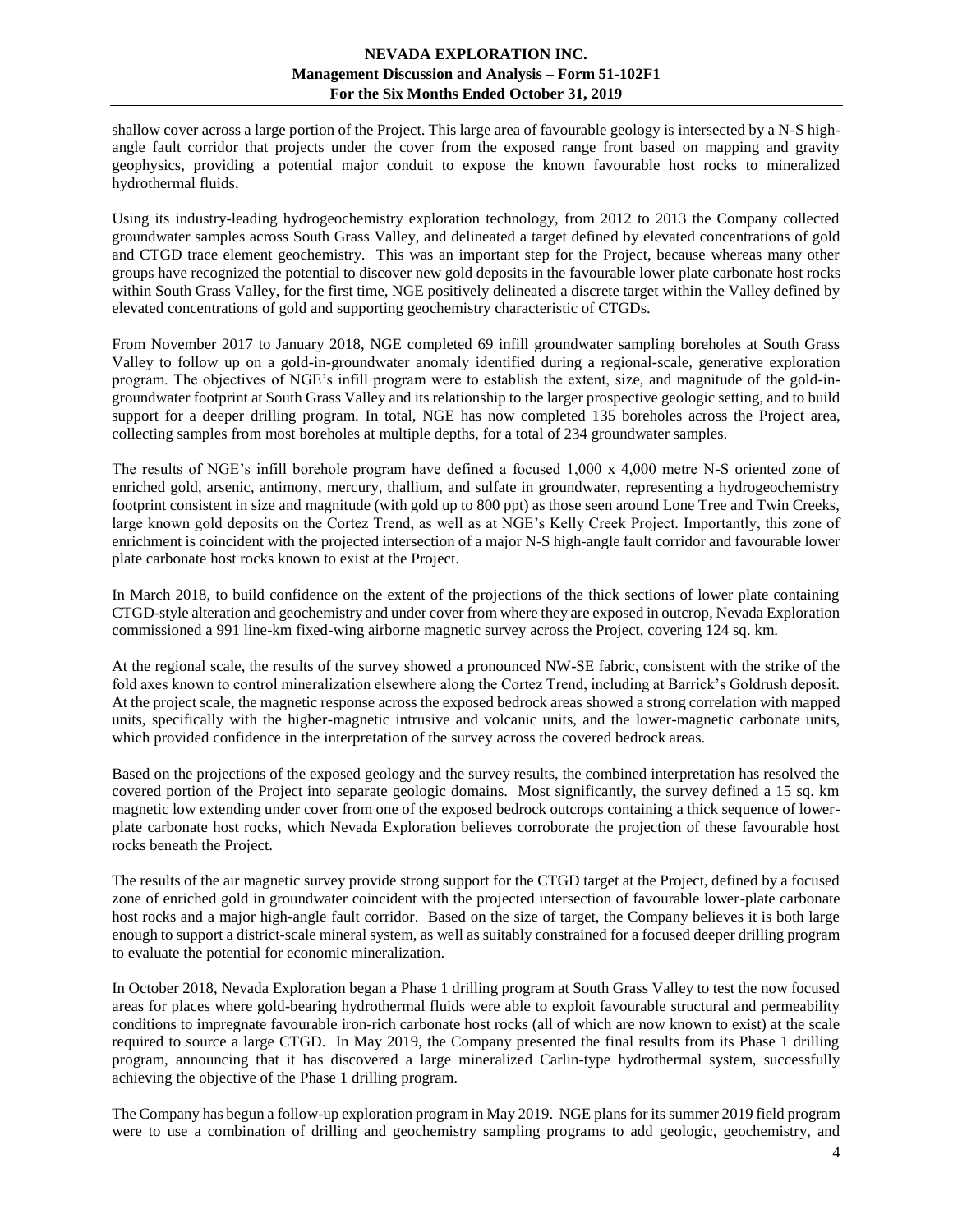stratigraphic information, both within and beyond the limits of its recently-completed Phase 1 drilling program, with the objectives of: (1) establishing the extent and size of the mineralized Carlin-type hydrothermal system at the Project; and (2) prioritizing targets for infill drilling. Based on the results of its summer 2019 field program, in September 2019, the Company announced that it had updated and enlarged its geologic model for the mineral system at South Grass Valley (the "Project"), and that the Company believes the mineral system at the Project has the architecture and scale to support multiple Carlin-type gold deposits (CTGDs), with the potential to host an entire new district. Additionally, NGE announced that its summer program resulted in a significant increase in geochemistry sample coverage across the Project, which has provided important data to prioritize specific targets for the Company's next stages of exploration. The Company believes South Grass Valley is evolving as one of the most exciting new districtscale, Carlin-type projects in Nevada, and staked an additional 1,200 hectares (3,000 acres) at the Project during the summer of 2019.

## <span id="page-4-0"></span>*Grass Valley*

The Grass Valley project is located in Lander County, Nevada. At the northwestern end of Grass Valley, a 924 km<sup>2</sup> valley basin continues south from Nevada Gold Mines's Cortez Complex, one of the world's largest and lowest cost gold mines. The north end of the Grass Valley Project is located 13 km south southwest of the Cortez Complex. The Company has a 100% interest in 425 claims  $(35.5 \text{ km}^2)$  at Grass Valley.

Since 2011, NGE has been exploring for new CTGDs in Grass Valley using its hydrogeochemistry exploration technology. With this integrated approach, NGE has identified a 16 km (10 mi) by 5 km (3 mi) target at Grass Valley defined by elevated concentrations of gold and gold-related trace element geochemistry in groundwater.

In addition to completing a detailed hydrogeochemistry program, NGE and a former partner's work to date has also included: vegetation and soil geochemistry (including soil gas mercury); the acquisition and reprocessing of two historic seismic geophysical lines; geologic mapping; a gravity geophysical survey; one stratigraphic orientation drill hole; and geochemical analysis of approximately 2,400 metres of drill cuttings obtained from seven historic (2005 to 2008) geothermal exploration drill holes.

Based on the work to date at the Project, the Company has confirmed the presence of a large, gold-bearing hydrothermal system at the Grass Valley Project, consistent with the geologic setting of a CTGD. NGE's exploration team is continuing to update its geologic model with ongoing field mapping activities and 3D compilation and interpretation of its comprehensive exploration datasets. With this work, NGE believes it has established evidence that the complex structural controls associated with the Cortez mine to the north are also present along the western edge of Grass Valley, coincident with the elevated gold in groundwater. NGE expects the next stage of work at the project to be 1) extending a soil mercury survey, and 2) a shallow drilling program using its Scorpion drill rig to further characterize the geochemistry of the groundwater, alluvium, and bedrock along these inferred structural controls with the objective of refining the target for a focused deeper drilling program.

## <span id="page-4-1"></span>*Kelly Creek*

The Kelly Creek Project is located in Humboldt County, Nevada. The Company has combined its former Hot Pot Project into its Kelly Creek Project, which together are now referred to as the Kelly Creek Project, comprising: 333 unpatented mining claims held directly by the company, covering approximately  $23.9 \text{ km}^2$ ;  $209 \text{ unpatented mining}$ claims leased by the Company from Genesis Gold Corporation through a Mining Lease and Option to Purchase Agreement (the "Genesis Agreement"), covering approximately 15.1 km<sup>2</sup>; and approximately 14.2 km<sup>2</sup> of private land leased by the Company under a Mining Lease Agreement (the "Hot Pot Lease").

The Kelly Creek Basin is situated along the Battle Mountain – Eureka Gold Trend, and is bounded by multi-millionounce gold deposits to the north (Twin Creeks, Getchell, Turquoise Ridge, and Pinson) and south (Lone Tree, Marigold, Trenton Canyon, Converse, Buffalo Valley, Copper Basin, and Phoenix) - together representing more than 70 million ounces of gold along the periphery of the Basin. Despite its proximity to significant mineralization, the interior of the Kelly Creek Basin has seen limited systematic exploration activity to date because its bedrock is largely covered by syn- to post-mineral volcanic units and post-mineral alluvium.

Recognizing the potential to find significant gold mineralization within the Kelly Creek Basin, dozens of major and junior explorers have spent tens of millions of dollars to follow the prospective geology seen in and proximal to the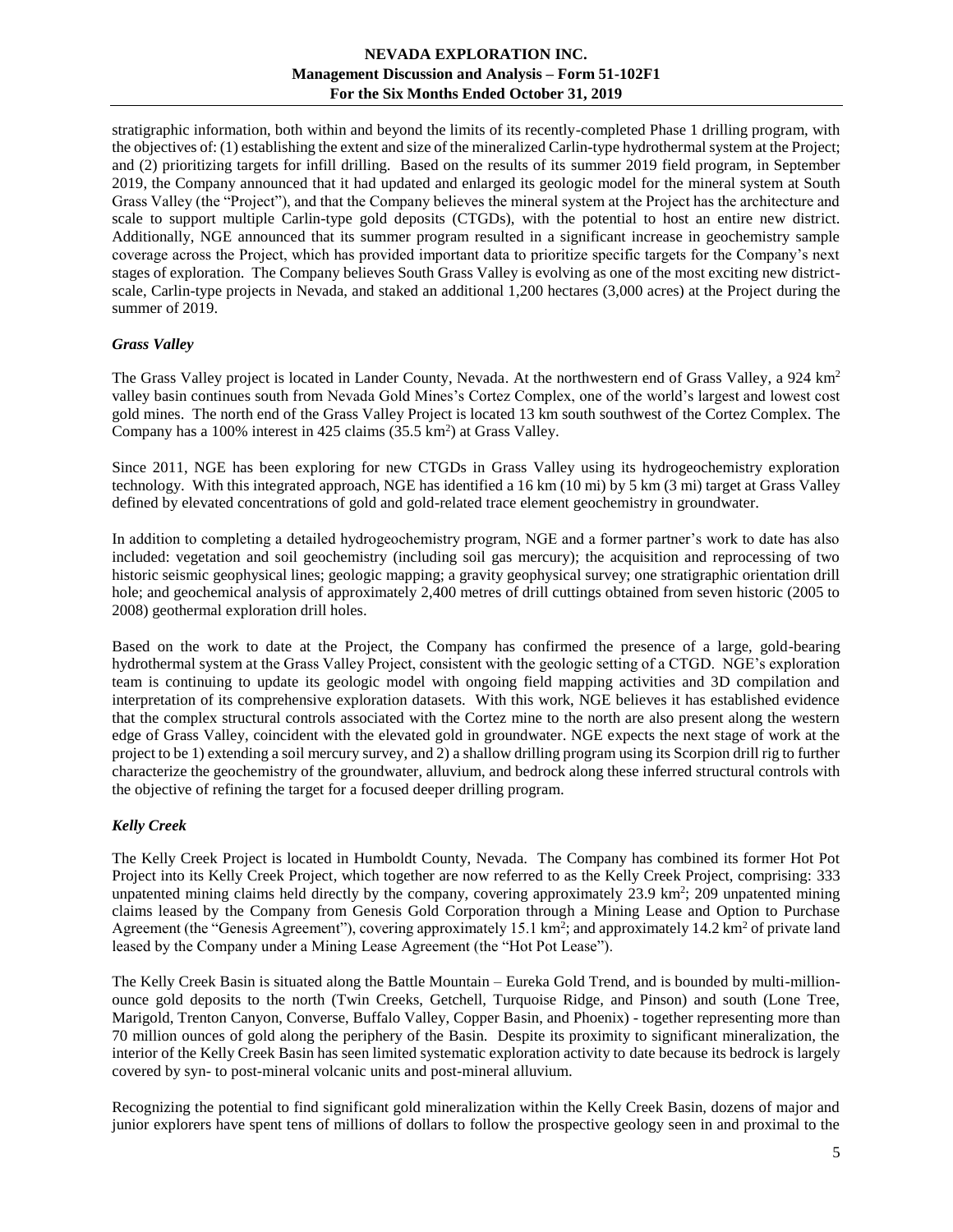exposed bedrock in the surrounding mountain ranges beneath the sands and gravels covering the Basin. Within the areas controlled by NGE, this activity has included: Santa Fe Pacific completing wide-spaced bedrock mapping drilling in the 1990s; BHP completing an extensive soil auger geochemistry program through the late 1990s; and Placer Dome completing a reconnaissance-scale reverse circulation program in the early 2000s. Other companies that either now hold or have held claims in the immediate area include Newmont, Barrick, AngloGold, Hemlo, Homestake, and Kennecott. The efforts of each company have added valuable information about the geology of the Basin; however, without a cost-effective tool to conduct basin-scale exploration beneath the valley cover, the exploration programs to date in the Kelly Creek Basin have predominantly consisted of unsystematic and uncoordinated efforts focused on relatively small areas.

NGE has integrated the use of its proprietary hydrogeochemistry technology with conventional exploration methods to evaluate the larger Kelly Creek Basin, and has identified a highly prospective area in the middle of the Basin along a portion of a structurally-controlled, shallow, covered bedrock high coincident with highly anomalous gold and associated trace-element chemistry in groundwater.

Since establishing its initial holdings in the Kelly Creek Basin, NGE and its exploration partners have completed major work programs, building a comprehensive exploration dataset to understand the geology beneath the Basin. This exploration dataset now includes:

- 1,000 km<sup>2</sup> of regional magnetic geophysical data;
- $\bullet$  670 km<sup>2</sup> of detailed air magnetic geophysical data;
- $1,000 \text{ km}^2$  of regional gravity geophysical data;
- 100 km<sup>2</sup> of detailed gravity geophysical data;
- 33 line-km of CSAMT geophysical data;
- 49 line-km of 3D reflection seismic data; and
- A drilling database containing 31 drill holes, plus 114 historic drill holes, representing more than 29,000 metres of drilling, including assay results for more than 5,000 drill intervals representing more than 10,000 metres of drill assay data.

Based on the work to date, NGE has confirmed that the favourable geologic setting (host units and structural controls) associated with the adjacent Lone Tree and Marigold deposits project northwards to the Kelly Creek Project area, beneath relatively shallow cover. NGE's earlier drilling and groundwater sampling confirmed that this relatively shallow, prospective structural and bedrock setting was also associated with enriched gold in groundwater, alluvium, and bedrock.

From late 2016 through late 2017, the Company completed a 61-hole, 5,864 m Scorpion drilling program to collect 3D groundwater, alluvium, and top of bedrock samples across this prospective covered bedrock area, with the objective of constraining the target by vectoring into areas of gold mineralization in bedrock large enough to be associated with the footprint of a large CTGD. Of the 61 holes, 41 holes encountered bedrock, at an average depth of 84 m, which allowed for widespread bedrock mapping and sampling. From the 61 holes, 552 water samples were collected, on average every 10 metres downhole, providing important 3D geochemistry across the project, especially in areas of deeper bedrock where the Scorpion could not sample bedrock directly.

The results have established that the lateral extent of the gold-in-groundwater footprint at Kelly Creek is of a comparable size, and perhaps larger, than that seen at Lone Tree, consistent with the presence of a large, robust, mineralized system. Zones of enriched gold in groundwater form focused, parallel NNW-trending lineaments (also reflected more broadly in arsenic and antimony in groundwater) bounded by the primary N-S structural fabric that runs parallel to Lone Tree and north from Marigold. These linear zones of enrichment that cut through this large favourable system are consistent with the geometry of mineralization hosted within secondary zones of structural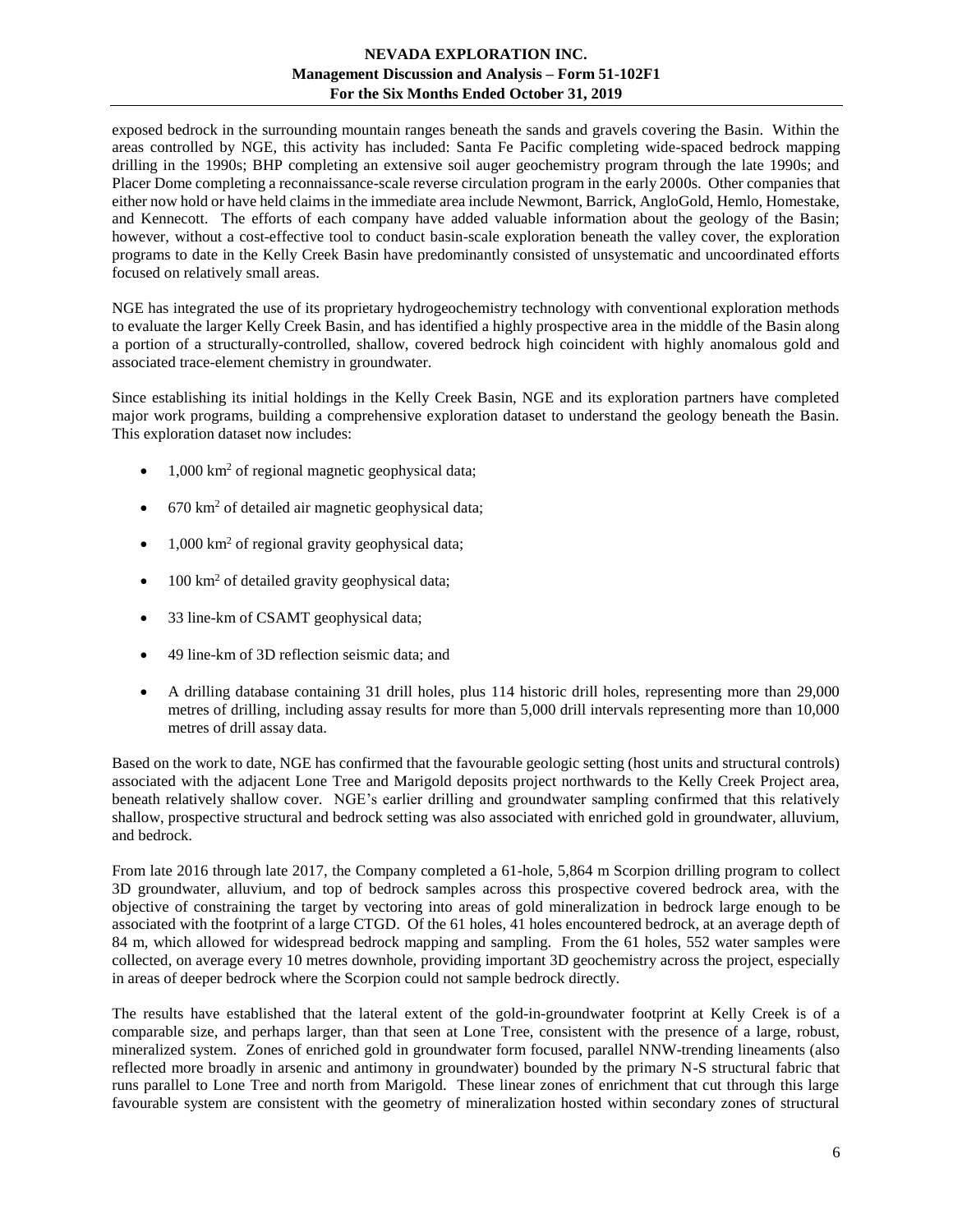extension (Riedel-style shears), marking potential conduits of enhanced vertical hydrothermal fluid flow that are known to provide important ore-controls at many large deposits in Nevada (including Lone Tree).

The results of the Scorpion bedrock sampling combined with the bedrock samples from earlier drilling together define two clusters of  $>0.1$  g/t gold in bedrock, covering areas at least 700 m x 300 m and 1,000 m x 600 m respectively. associated with the discrete lineaments of increased gold-in-groundwater enrichment, which provide new strong evidence that the hydrothermal system at Kelly Creek is mineralized over a larger area than previously known.

By combining the latest Scorpion drill results with the results of earlier deeper core drilling and the geophysical structural interpretation (based on the combined gravity, air magnetic, seismic, and CSAMT datasets), NGE believes that:

- The primary and secondary structural fabric seen in the geophysics, core drilling, and hydrogeochemistry, plus the thick sections of alteration and geochemistry seen in the drilling, support the presence of major reactivated high-angle structural conduits associated with a hydrothermal system of a size necessary to support the formation of a major mineralized system;
- Veining and structural damage seen in the core drilling confirm that the permeability of the units proximal to the favorable structural conduits has been improved over large areas and is well-suited to support gold deposition;
- Thick and wide-spread intervals of hydrothermal alteration, oxidation, decalcification, and carbon remobilization confirm a large hydrothermal system was active at Kelly Creek, and mark the style of alteration and mineralization associated with CTGD, which together are indicative of a favorable mineralizing environment;
- The geochemical footprint seen across the project, which includes large areas of gold mineralization in bedrock, is consistent in terms of the size and geochemical package with the footprints associated with many of Nevada's large mineral systems, which confirms: (i) that the system's hydrothermal fluids were pregnant; (ii) that the pregnant fluids were present across large areas of the system; and (iii) that the pregnant fluids could potentially source economic gold mineralization where provided with favourable depositional conditions, namely suitably-permeable iron-rich host rocks; and
- Thick sections of bedrock units known to support mineralization nearby at Lone Tree and Marigold were encountered by all of the widespread and deeper core drill holes, which confirm that favourable, iron-rich, and suitably permeable host rocks are present across the entire project area and at depth.

NGE believes that these results confirm that the critical components needed to host a large CTGD deposit are present at the Kelly Creek Project, and that the combined dataset suggest the gold-bearing hydrothermal system at Kelly Creek is likely the extension of the system responsible for the adjacent Lone Tree (produced 4.6 million ounces) and Marigold (produced 3.2 million ounces plus 4.9 million ounces indicated) deposits, with the potential to support significant additional mineralization.

The Company expects that the next phase of work at Kelly Creek will consist of deeper drilling to test for areas where gold-bearing hydrothermal fluids were able to exploit favourable structural and permeability conditions to impregnate favourable iron-rich host rocks (all of which are now known to exist) at the scale required to source a major deposit. This deeper drilling will target the discrete lineaments of enriched gold in groundwater defined by the 3D Scorpion program suggestive of possible Riedel shear structures that could provide the confluence of critical components needed to host higher-grade mineralization.

## <span id="page-6-0"></span>*Awakening*

The Awakening Project is located in Humboldt County, Nevada, approximately 50 km north-northwest of Winnemucca, Nevada, and directly north of the Sleeper Gold Mine. The Company has a 100% interest in 6 claims  $(0.5 \text{ km}^2)$  at Awakening.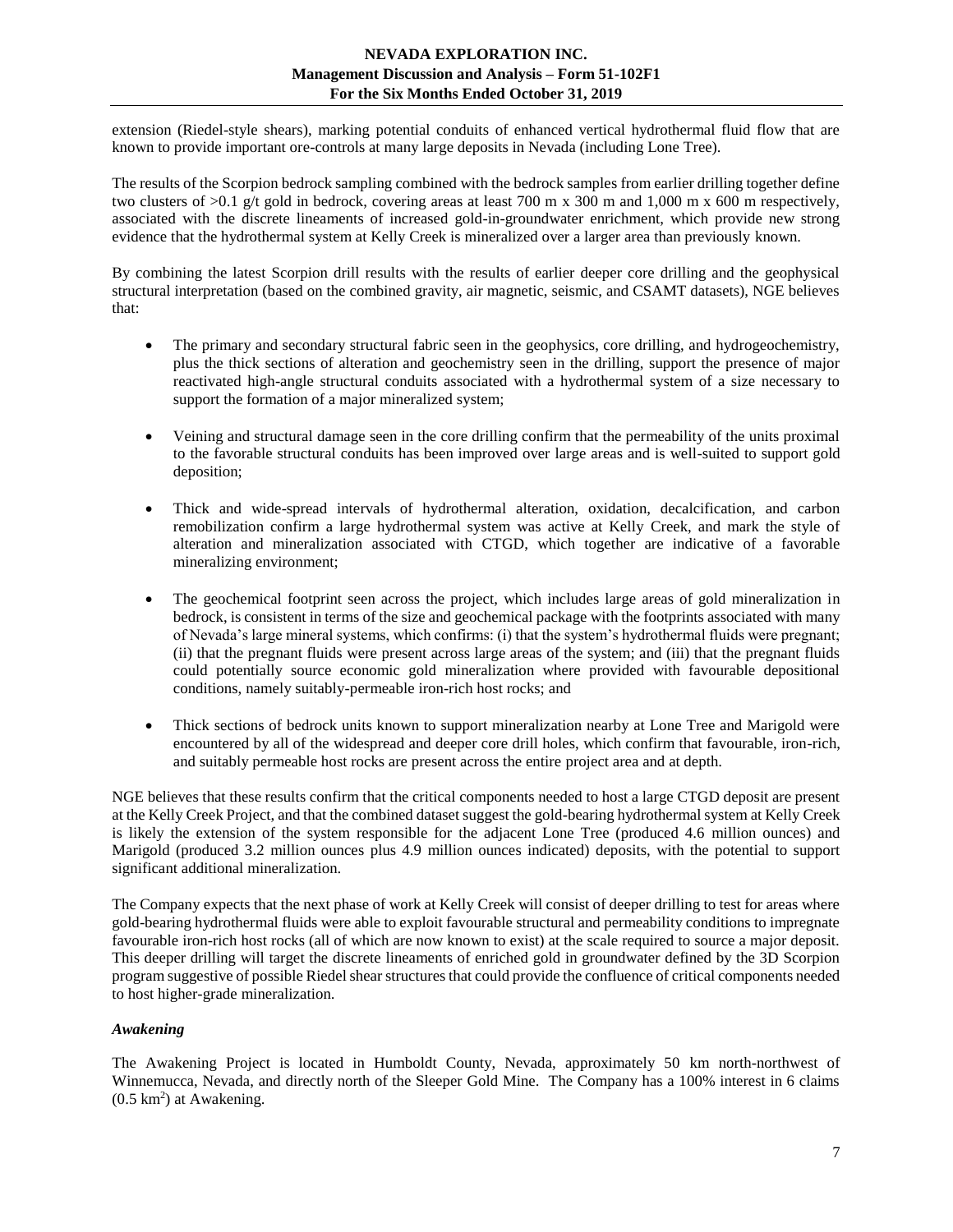The Awakening Project is largely covered by syn- to post-mineral volcanic units and post-mineral alluvium and as a result, has seen little historic exploration activity. Projections of favourable lithology, structure, and alteration at regional, district, and property scales suggest that important gold-silver mineralization may be located within economic depths beneath the cover at Awakening.

Work to date on the Project by NGE and a former exploration partner includes:

- 85 km<sup>2</sup> of high quality gravity geophysics data;
- 173 km<sup>2</sup> of air magnetic data; and
- Approximately 3,000 metres of core and RC drilling.

NGE's management believes that the results of NGE's integrated exploration program at Awakening have delineated a focused pediment target along a structural zone extending north from Paramount Gold & Silver Corp.'s Sleeper Gold Project.

The exploration programs and technical disclosure for the Company are designed by Wade A. Hodges, CEO for NGE who is a 'qualified person', as defined by National Instrument 43-101, Standards of Disclosure for Mineral Projects.

#### **Summary of expenditures by property:**

Resource properties expenditures for the period ended October 31, 2019 were as follows:

| 2019               | Grass<br><b>Valley</b>   | <b>Grass Valley</b><br><b>South</b> |    | <b>Kelly Creek</b>       |    | Awakening |               | <b>Total</b> |
|--------------------|--------------------------|-------------------------------------|----|--------------------------|----|-----------|---------------|--------------|
| Land holding costs | \$<br>99,775 \$          | 201,400                             | S  | 154,152                  | -S | 1,422     | $\mathcal{S}$ | 456,749      |
| <b>Drilling</b>    | $\overline{\phantom{a}}$ | 832,356                             |    | -                        |    |           |               | 832,356      |
| Scorpion drilling  | -                        | 1,191                               |    | $\overline{\phantom{a}}$ |    |           |               | 1,191        |
| Geochemistry       | $\overline{\phantom{a}}$ | 96,005                              |    | $\overline{\phantom{a}}$ |    |           |               | 96,005       |
| Geology            | $\overline{\phantom{a}}$ | 72,128                              |    | $\overline{\phantom{a}}$ |    |           |               | 72,128       |
| Geophysics         | -                        | 3,756                               |    | -                        |    |           |               | 3,756        |
| Geoprobing         | $\qquad \qquad$          | 88,548                              |    | -                        |    |           |               | 88,548       |
|                    | \$<br>99,775 \$          | 1,295,384                           | \$ | 154,152                  | \$ | 1,422     | \$            | 1,550,733    |

Resource properties expenditures for the period ended October 31, 2018 were as follows:

| 2018               | <b>Grass</b><br><b>Valley</b> | <b>Grass Valley</b><br>South |    | <b>Kelly Creek</b>       | Awakening   |               | <b>Total</b> |
|--------------------|-------------------------------|------------------------------|----|--------------------------|-------------|---------------|--------------|
| Land holding costs | \$<br>92,541 \$               | 240,095                      | -S | 228,416                  | \$<br>1,318 | $\mathcal{S}$ | 562,370      |
| <b>Drilling</b>    |                               | 338,134                      |    | -                        |             |               | 388,134      |
| Scorpion drilling  | $\overline{\phantom{0}}$      | 33,951                       |    | $\overline{\phantom{a}}$ |             |               | 33,951       |
| Geochemistry       | $\overline{\phantom{a}}$      | 32,116                       |    | -                        |             |               | 32,116       |
| Geology            |                               | 4,972                        |    |                          |             |               | 4,972        |
| Geophysics         |                               | 28,029                       |    | -                        |             |               | 28,029       |
| Geoprobing         |                               | 11,643                       |    |                          |             |               | 11,643       |
|                    | \$<br>92,541 \$               | 688,940                      | \$ | 228,416                  | \$<br>1,318 | \$            | 1,011,215    |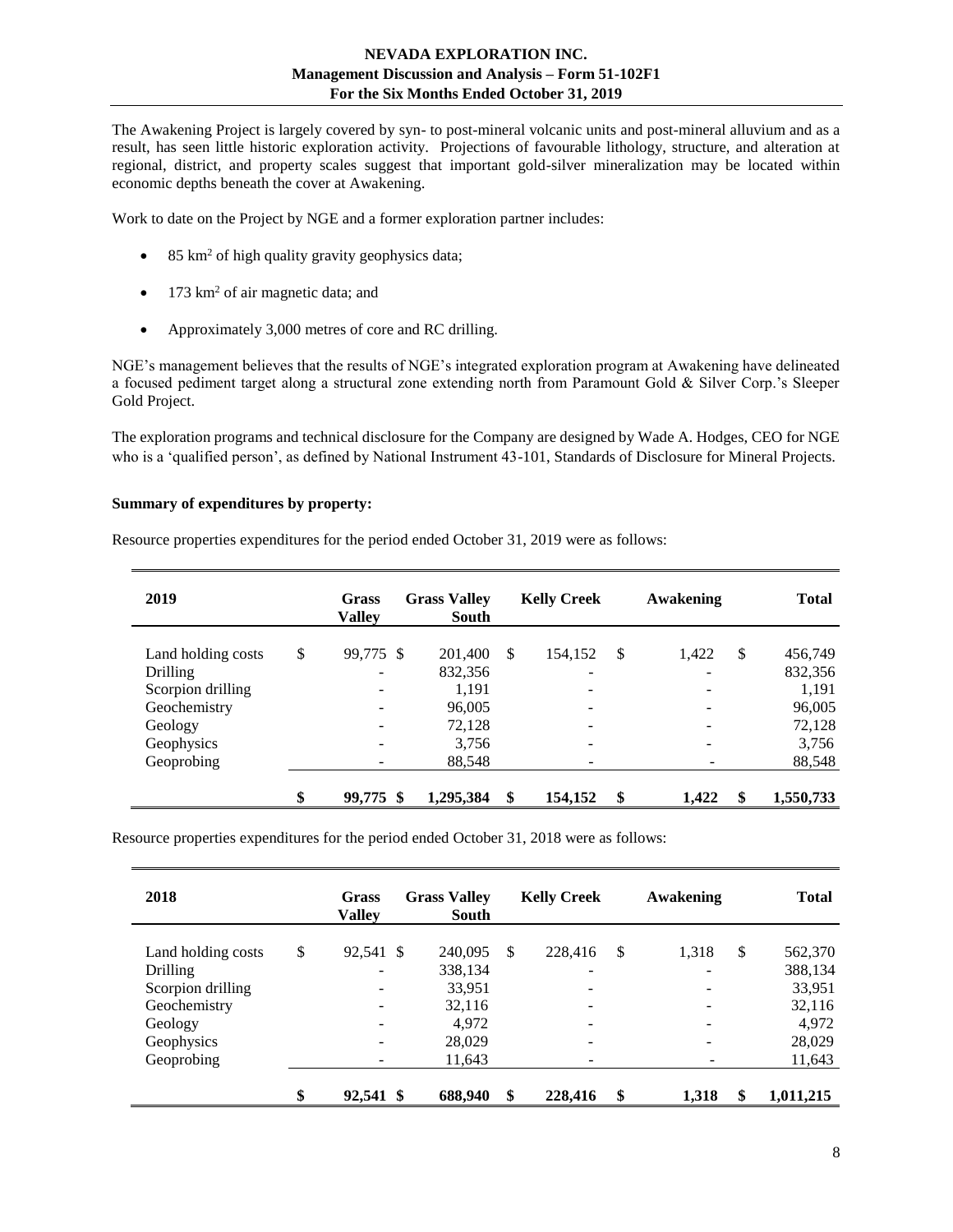## **RESULTS OF OPERATIONS**

#### <span id="page-8-0"></span>*For the three months ended October 31, 2019*

The Company's net loss for the three-month period ended October 31, 2019 (the "Current Period") was \$1,199,972 compared to \$1,509,581 for the three-month period ended October 31, 2018 (the "Previous Period"). The decrease is primarily a result of the following:

Exploration and evaluation expenditures during the Current Period were \$687,424, compared to \$862,695 during the Previous Period. The decrease is primarily a result of decreased drilling activity during the Current Period.

Professional fees and consultants expense during the Current Period were \$60,270 compared to \$19,946 during the Previous Period. The increase in professional fees and consultants expense is due to an increase in compensation for the consultants engaged during the Current Period as compared to the Previous Period.

Share-based payments during the Current Period was \$78,087 compared to \$257,927 during the Previous Period. The decrease in share-based payments is due to the granting of 150,000 stock options in the current period, and the related vesting through the Current Period as compared to the Previous Period when 2,705,000 stock options were granted.

#### *For the six months ended October 31, 2019*

The Company's net loss for the six-month period ended October 31, 2019 (the "Current Period") was \$2,473,380 compared to \$1,988,411 for the six-month period ended October 31, 2018 (the "Previous Period"). The increase is primarily a result of the following:

Exploration and evaluation expenditures during the Current Period were \$1,550,733, compared to \$1,011,215 during the Previous Period. The increase is primarily a result of increased drilling activity during the Current Period.

Professional fees and consultants expense during the Current Period were \$105,831 compared to \$46,180 during the Previous Period. The increase in professional fees and consultants expense is due an increase in compensation for the consultants engaged during the Current Period as compared to the Previous Period.

<span id="page-8-1"></span>The increases in net loss were partially offset by a decrease in share-based payments. Share-based payments during the Current Period was \$192,143, compared to \$353,783 during the Previous Period. The decrease in share-based payments is due to the granting of 150,000 stock options in the current period, and the related vesting through the Current Period as compared to the Previous Period when 2,705,000 stock options were granted.

## **QUARTERLY FINANCIAL INFORMATION**

|                                                                 | Three Month<br>Period Ended<br>October 31,<br>2019    |   | Three Month<br>Period Ended<br>July 31,<br>2019 |              | Three Month<br>Period Ended<br>April 30,<br>2019  |   | Three Month<br>Period Ended<br>January 31,<br>2019 |
|-----------------------------------------------------------------|-------------------------------------------------------|---|-------------------------------------------------|--------------|---------------------------------------------------|---|----------------------------------------------------|
| Total assets<br>Working capital (deficit)<br>Equity<br>Net loss | \$<br>323,229<br>(100, 533)<br>140.619<br>(1,199,972) | S | 1,221,468<br>625,365<br>885,603<br>(1,273,408)  | <sup>S</sup> | 2,166,885<br>1,765,975<br>2,050,945<br>(900, 764) | S | 1,028,010<br>449,731<br>758,447<br>(1,444,819)     |
| Loss per share                                                  | (0.01)                                                |   | (0.01)                                          |              | (0.01)                                            |   | (0.02)                                             |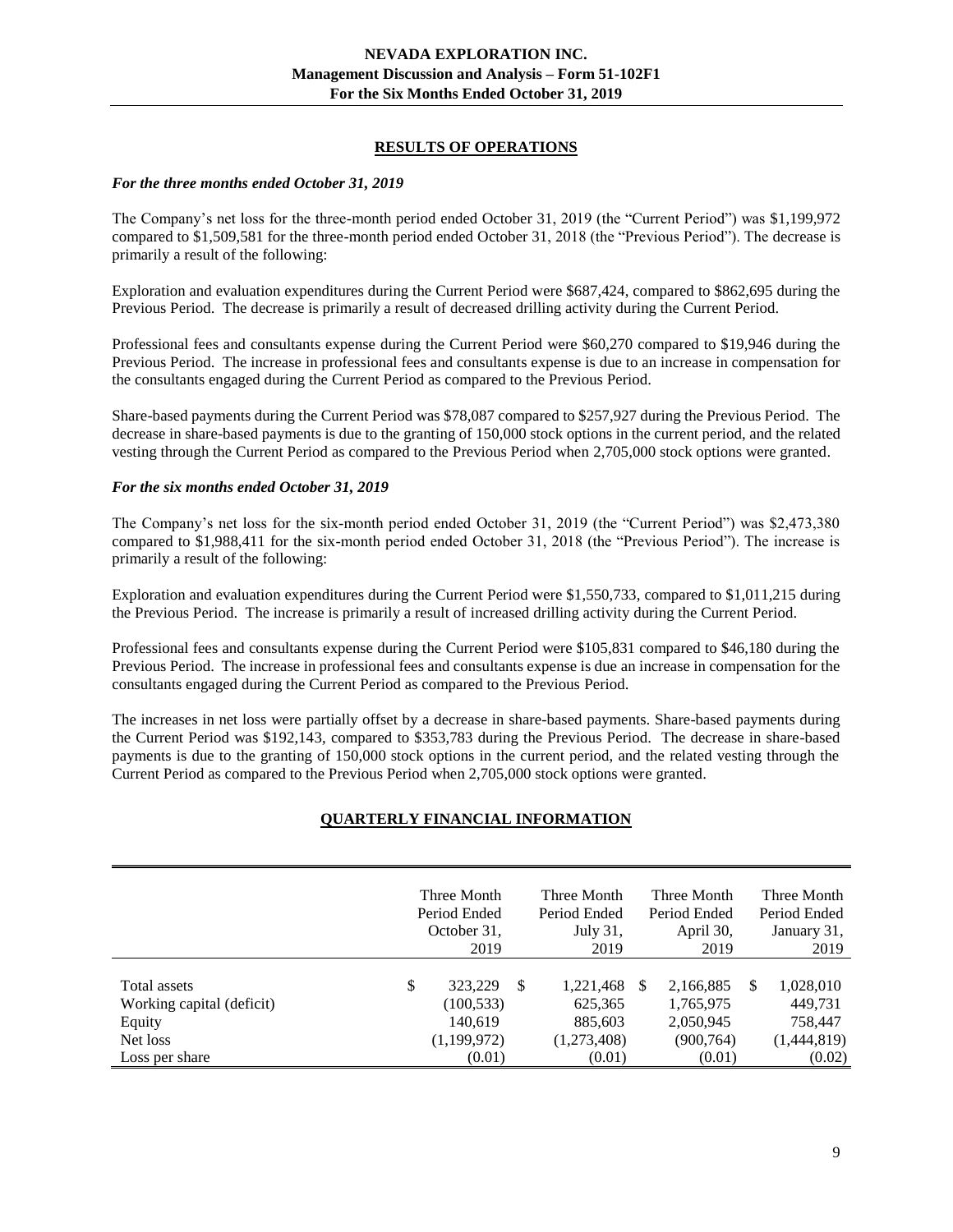|                                 | Three Month<br>Period Ended<br>October 31,<br>2018 |    | Three Month<br>Period Ended<br>July $31$ .<br>2018 |    | Three Month<br>Period Ended<br>April 30,<br>2018 |     | Three Month<br>Period Ended<br>January 31, |
|---------------------------------|----------------------------------------------------|----|----------------------------------------------------|----|--------------------------------------------------|-----|--------------------------------------------|
|                                 |                                                    |    |                                                    |    |                                                  |     | 2018                                       |
| Total assets<br>Working capital | \$<br>1,790,647<br>1,109,456                       | -S | 520,048<br>(166, 596)                              | -S | 715,416<br>164,677                               | \$. | 1,300,038<br>752,244                       |
| Equity                          | 1,453,174                                          |    | 274,728                                            |    | 629,693                                          |     | 1,205,860                                  |
| Net loss                        | (1,509,581)                                        |    | (478,830)                                          |    | (610, 665)                                       |     | (746, 439)                                 |
| Loss per share                  | (0.02)                                             |    | (0.01)                                             |    | (0.01)                                           |     | (0.01)                                     |

#### **ANNUAL FINANCIAL INFORMATION**

<span id="page-9-0"></span>The financial statements have been prepared in accordance with IFRS for fiscal years 2019, 2018 and 2017, and are expressed in Canadian dollars.

|                                         | <b>Year Ended</b><br>April 30, | Year Ended<br>April 30, | Year Ended<br>April 30, |
|-----------------------------------------|--------------------------------|-------------------------|-------------------------|
|                                         | 2019                           | 2018                    | 2017                    |
|                                         | \$                             | \$                      | \$                      |
| <b>Operations:</b>                      |                                |                         |                         |
| Revenues                                |                                |                         |                         |
| Net income (loss)                       | (4,333,994)                    | (2,866,420)             | (2,955,304)             |
| Net income (loss) per share $-$ Basic   | (0.06)                         | (0.06)                  | (0.07)                  |
| Net income (loss) per share $-$ Diluted | (0.06)                         | (0.06)                  | (0.07)                  |
| <b>Balance Sheet:</b>                   |                                |                         |                         |
| Working capital                         | 1,765,975                      | 164,677                 | 362,243                 |
| Total current assets                    | 1,881,915                      | 250,400                 | 460,083                 |
| <b>Total liabilities</b>                | 115,940                        | 85,723                  | 105,332                 |

# **LIQUIDITY AND CAPITAL RESOURCES**

## <span id="page-9-1"></span>*Liquidity*

The Company has financed its operations primarily through the issuance of common shares. The Company continues to seek capital through various means including the issuance of equity and/or debt.

Net cash used in operating activities for the period ended October 31, 2019 was \$2,160,045 compared to \$1,569,354 used during the period ended October 31, 2018 and consists primarily of the operating loss and changes in non-cash working capital items as detailed in the consolidated financial statements for the period ended October 31, 2019 and filed on www.sedar.com.

Net cash provided by investing activities for the period ended October 31, 2019 was \$Nil compared to net cash provided by investing activities of \$66,972 during the period ended October 31, 2018. The decrease for the period ended October 31, 2019 is due to a decrease in deposits, as compared to the period ended October 31, 2018.

Net cash provided by financing activities for the period ended October 31, 2019 was \$376,649, which is related to the net proceeds from the completion of a private placement of 1,688,888 units at a price of \$0.225 per unit. During the period ended October 31, 2018, the Company received \$468,000 from the exercise of 4,680,000 warrants, as well as net proceeds of \$1,976,704 from the issuance of 16,000,000 units at a price of \$0.125 per unit.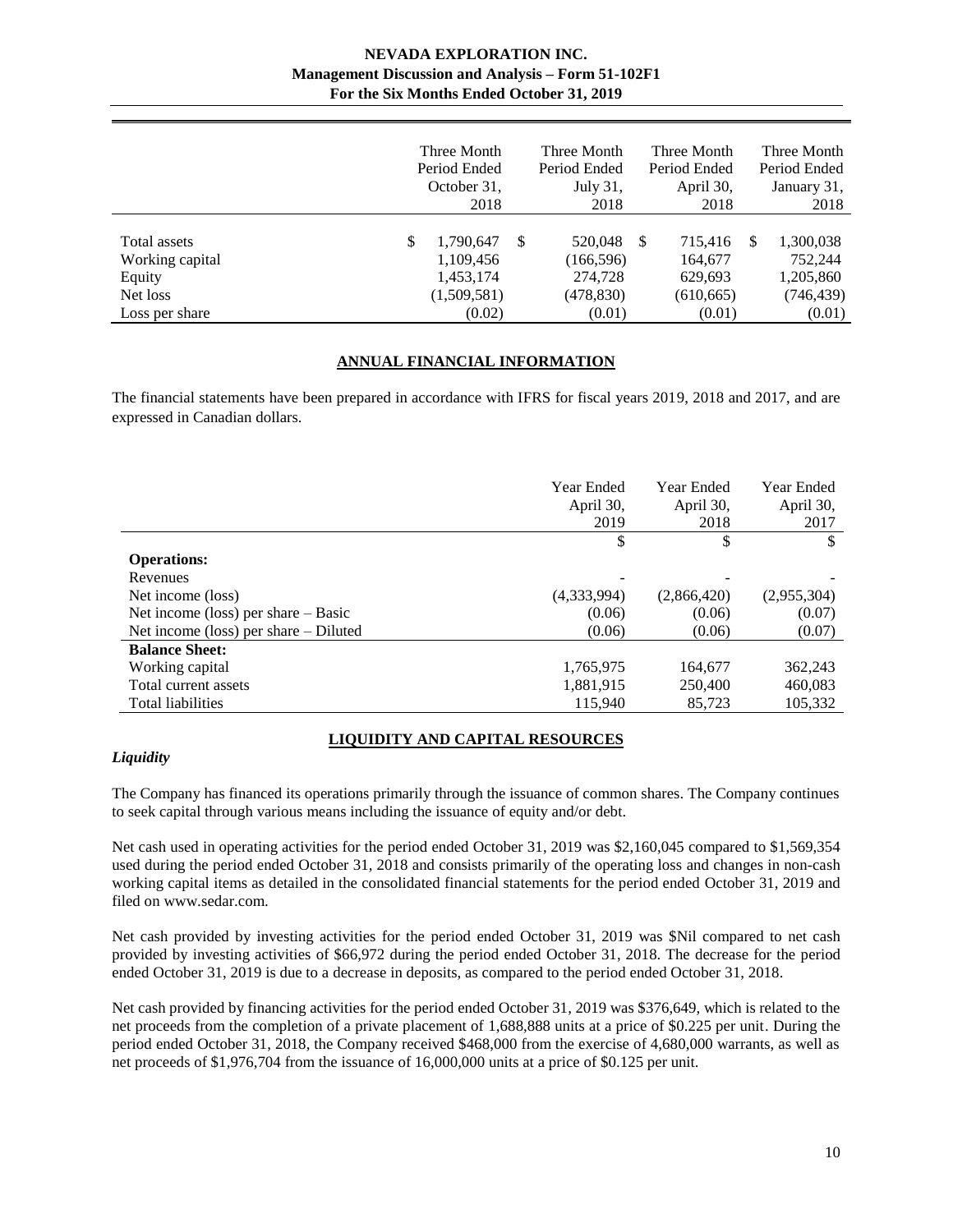#### *Assets and liabilities*

At October 31, 2019, the Company had a working capital deficit of \$100,533 (April 30, 2019 - \$1,765,975). Current assets include cash and cash equivalents totaling \$56,812 (April 30, 2019 - \$1,841,216); \$8,443 (April 30, 2019 - \$25,423) in accounts receivable; \$8,503 (April 30, 2019 - \$6,803) in short term investments; and \$8,319 (April 30, 2019 - \$8,473) in prepaid expenses. Current liabilities include accounts payable and accrued liabilities of \$182,610 (April 30, 2019 - \$115,940).

Deposits and bonds consist of deposits for credit cards, as well as for land reclamation which also add to the Company's asset base. Deposits (bonds) are required by the U.S Bureau of Land Management (BLM) to ensure that reclamation and clean-up work on the Company's properties will be completed to the satisfaction of the BLM. Total deposits as at October 31, 2019 are \$74,810 (April 30, 2019 - \$75,731).

# **COMMITMENTS**

<span id="page-10-0"></span>As October 31, 2019, the Company has total office lease commitments of \$28,786 as follows:

- a) Total office lease payments of \$15,274 ending January 31, 2020.
- b) Total office lease payments of \$5,598 ending December 31, 2019.
- <span id="page-10-1"></span>c) Total office lease payments of \$7,914 ending February 28, 2020.

# **OFF-BALANCE SHEET ARRANGEMENTS**

<span id="page-10-2"></span>As at October 31, 2019, NGE had no off-balance sheet arrangements such as guaranteed contracts, contingent interests in assets transferred to an entity, derivative instrument obligations or any instruments that could trigger financing, market or credit risk to NGE.

# **RELATED PARTY TRANSACTIONS**

During the period ended October 31, 2019, the Company:

- i) paid or accrued \$39,000 in consulting fees to a corporation of which the Chief Financial Officer is an employee.
- ii) paid or accrued \$60,000 in consulting fees to a company controlled by a director of the Company and to a consultant related to a director.
- iv) recorded share-based payments of \$138,696 related to the fair value of stock options vesting through the period to officers, directors, and a consultant related to a director.

During the period ended October 31, 2018, the Company:

- i) accrued \$18,190 in professional fees to a corporation owned by the former Chief Financial Officer of the Company.
- ii) paid or accrued \$5,806 in consulting fees to a corporation of which the Chief Financial Officer is an employee.
- ii) recorded share-based payments of \$77,480 related to the fair value of stock options vesting through the period to officers and directors.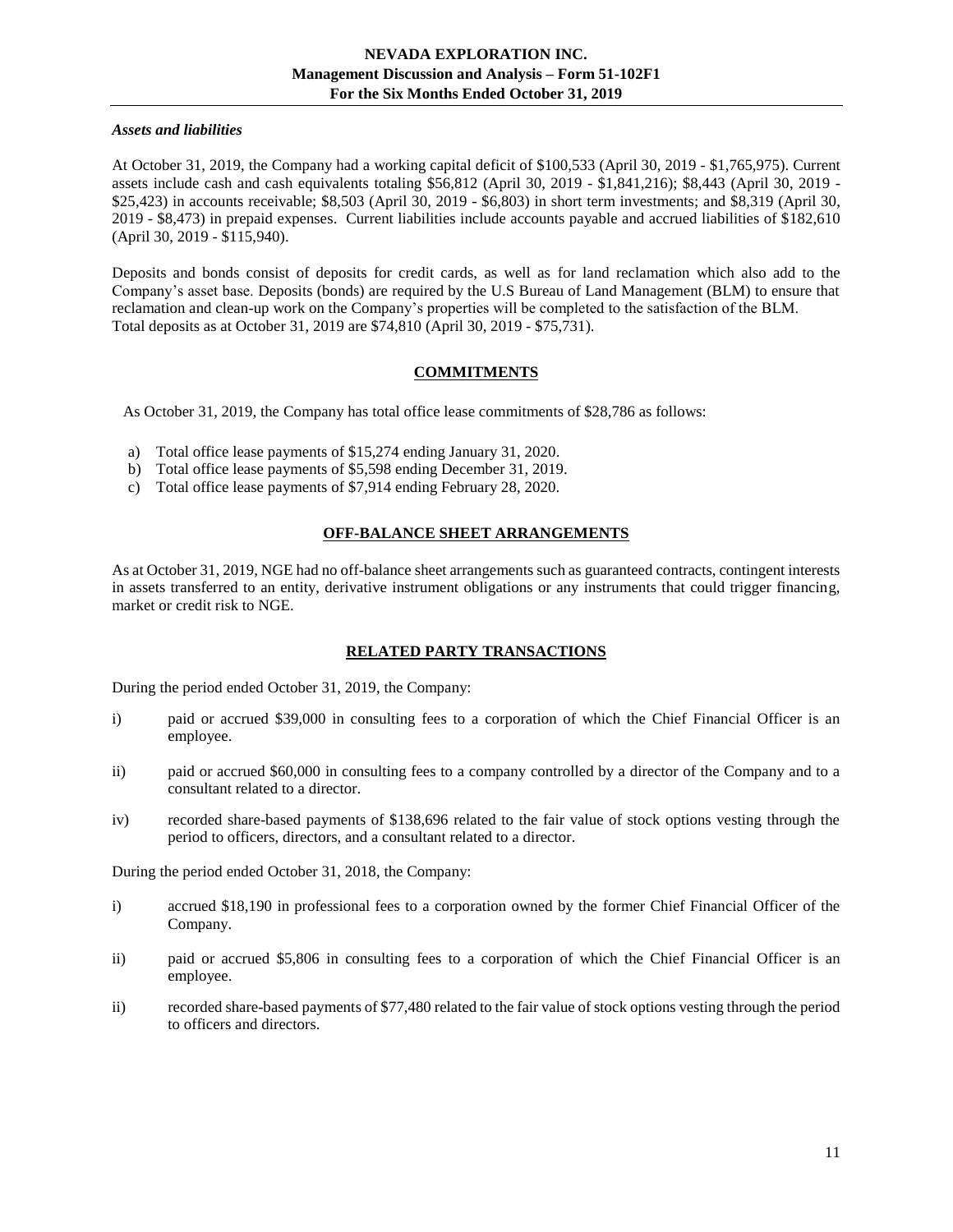The amounts included in accounts payable and accrued liabilities which are due to related parties are as follows:

|                                                                                                                                                                                                      | October 31,<br>2019             | April 30,<br>2019        |
|------------------------------------------------------------------------------------------------------------------------------------------------------------------------------------------------------|---------------------------------|--------------------------|
| Due to a corporation of which the Chief Financial<br>Officer is an employee<br>Due to key management<br>Due to officers, companies controlled by directors and<br>a consultant related to a director | \$<br>6,825<br>37,223<br>28,752 | 5,250<br>9,450<br>31,500 |
|                                                                                                                                                                                                      | 72.800                          | 46,200                   |

Key management personnel are those persons having authority and responsibility for planning, directing and controlling the activities of the Company, directly or indirectly. Key management personnel include the Company's President, Chief Executive Officer and Chief Operating Officer.

Remuneration of key management of the Company is as follows:

|                                         | October 31,<br>2019     |    | Six Months Ended Six Months Ended<br>October 31,<br>2018 |
|-----------------------------------------|-------------------------|----|----------------------------------------------------------|
| <b>Salaries</b><br>Share-based payments | \$<br>204,244<br>69,705 | S  | 184,697<br>131,240                                       |
|                                         | \$<br>273.949           | \$ | 315,937                                                  |

## **OUTSTANDING SHARE DATA**

<span id="page-11-0"></span>As at December 20, 2019, the Company has 94,947,497 common shares issued and outstanding and has the following stock options and warrants outstanding:

|                      | Number                                                                    | Exercise                             |                                                                                                        |  |
|----------------------|---------------------------------------------------------------------------|--------------------------------------|--------------------------------------------------------------------------------------------------------|--|
|                      | of Options                                                                | Price                                | <b>Expiry Date</b>                                                                                     |  |
|                      |                                                                           |                                      |                                                                                                        |  |
| <b>Stock options</b> |                                                                           |                                      |                                                                                                        |  |
|                      | 1,625,000                                                                 | 0.185<br>\$.                         | October 19, 2020                                                                                       |  |
|                      | 125,000                                                                   | 0.315                                | December 31, 2020                                                                                      |  |
|                      | 1,470,000                                                                 | 0.47                                 | August 3, 2026                                                                                         |  |
|                      | 350,000                                                                   | 0.40                                 | November 27, 2027                                                                                      |  |
|                      | 300,000                                                                   | 0.15                                 | July 4, 2028                                                                                           |  |
|                      | 2,555,000                                                                 | 0.26                                 | October 1, 2028                                                                                        |  |
|                      | 150,000                                                                   | 0.35                                 | October 26, 2028                                                                                       |  |
|                      | 250,000                                                                   | 0.30                                 | February 21, 2029                                                                                      |  |
|                      | 150,000                                                                   | 0.23                                 | May 30, 2019                                                                                           |  |
|                      | 300,000                                                                   | 0.18                                 | October 31, 2029                                                                                       |  |
|                      | 7,275,000                                                                 |                                      |                                                                                                        |  |
|                      |                                                                           |                                      |                                                                                                        |  |
| Warrants             |                                                                           |                                      |                                                                                                        |  |
|                      | 5,265,450                                                                 | 0.30                                 | February 28, 2021                                                                                      |  |
|                      |                                                                           |                                      |                                                                                                        |  |
|                      |                                                                           |                                      |                                                                                                        |  |
|                      |                                                                           |                                      |                                                                                                        |  |
|                      |                                                                           |                                      |                                                                                                        |  |
|                      |                                                                           |                                      |                                                                                                        |  |
|                      |                                                                           |                                      |                                                                                                        |  |
|                      |                                                                           |                                      |                                                                                                        |  |
|                      | 2,959,600<br>1,351,945<br>4,036,750<br>887,144<br>2,920,825<br>17.421.714 | 0.30<br>0.45<br>0.50<br>0.50<br>0.50 | March 6, 2021<br>July 14, 2021<br>October 10, 2021<br>March 11, 2022<br>March 11, 2022<br>June 4, 2022 |  |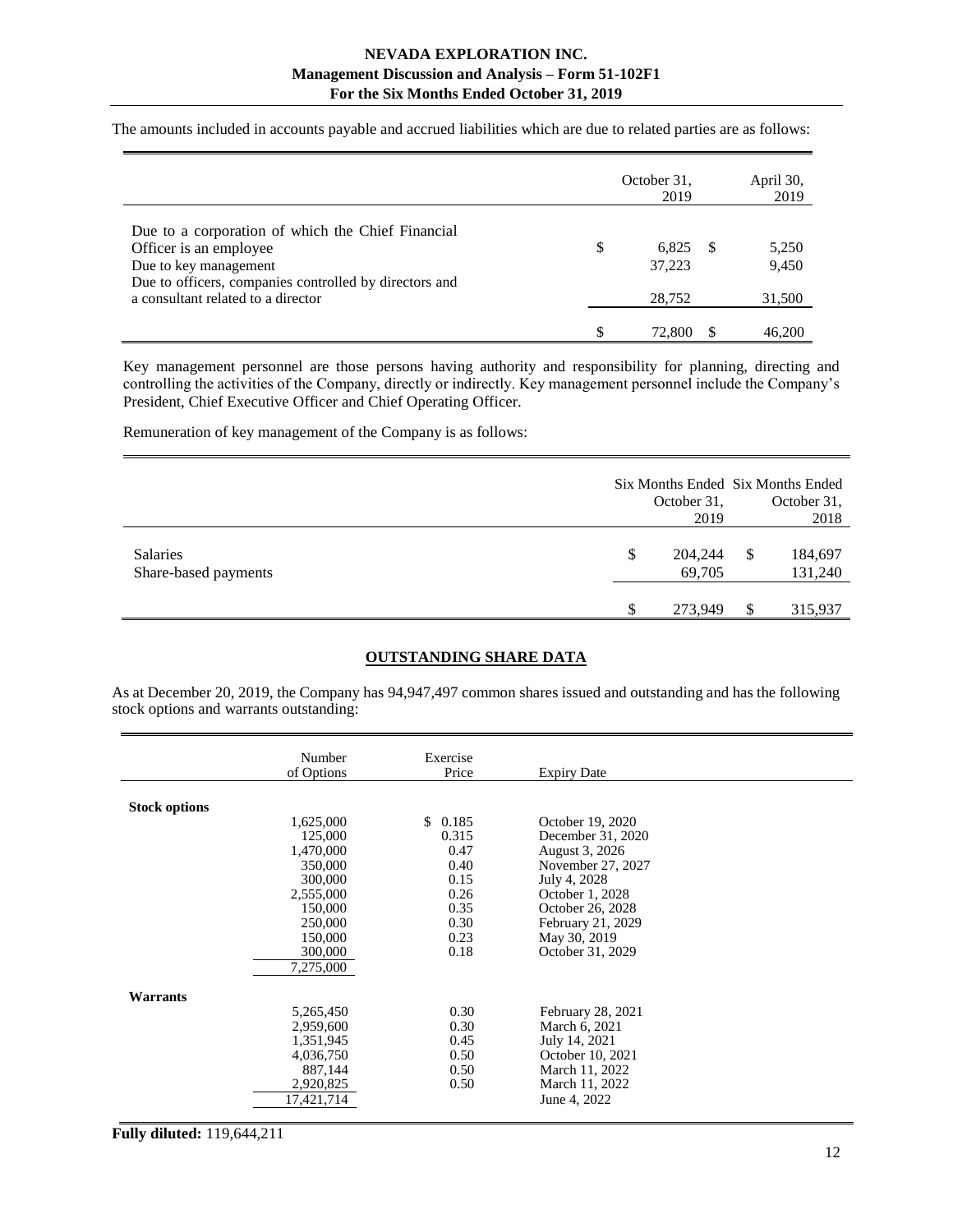## **FINANCIAL INSTRUMENTS AND FINANCIAL RISK FACTORS**

#### <span id="page-12-0"></span>*Risk Management Policies*

The Company is exposed to risk due to the nature of its financial instruments. Risk management is the responsibility of management and the Company did not use derivative instruments.

#### **Fair value**

Financial instruments measured at fair value are classified into one of three levels in the fair value hierarchy according to the relative reliability of the inputs used to estimate the fair values. The three levels of the fair value hierarchy are:

Level 1 – Unadjusted quoted prices in active markets for identical assets or liabilities;

Level 2 – Inputs other than quoted prices that are observable for the asset or liability either directly or indirectly; and Level 3 – Inputs that are not based on observable market data.

Short term investments are measured at level 1 of the fair value hierarchy. The fair value of short term investments is measured at the market price of the common shares held at the measurement date. The carrying value of cash and cash equivalents, other receivable, deposits and bonds, and accounts payable and accrued liabilities approximate their fair value because of the short-term nature of these instruments.

#### **Financial risk factors**

The Company's risk exposures and the impact on the Company's financial instruments are summarized below:

#### *Credit risk*

Credit risk is the risk of loss associated with a counterparty's inability to fulfill its payment obligations. The Company's credit risk is primarily attributable to cash and cash equivalents and deposits and bonds. Management believes that the credit risk concentration with respect to cash and cash equivalents, deposits and bonds is remote as it maintains accounts with highly-rated financial institutions.

## *Liquidity risk*

Liquidity risk is the risk that the Company will not be able to meet its financial obligations as they fall due. The Company manages liquidity risk through the management of its capital structure and financial leverage. It also manages liquidity risk by continuously monitoring actual and projected cash flows. The Board of Directors reviews and approves the Company's operating and capital budgets, as well as any material transactions out of the normal course of business.

As at October 31, 2019, the Company had a cash and cash equivalent balance of \$56,812 (April 30, 2019 - \$1,841,216) to settle current liabilities of \$182,610 (April 30, 2019 - \$115,940). The Company believes that there is minimal liquidity risk as at October 31, 2019 and April 30, 2019.

## *Market risk*

Market risk is the risk of loss that may arise from changes in market factors such as interest rates, foreign exchange rates and equity prices.

(a) Interest rate risk

The Company is exposed to interest rate risk to the extent that the cash and cash equivalents maintained at the financial institutions is subject to floating rate of interest. The interest rate risks on cash and cash equivalents and deposits and bonds are not considered significant.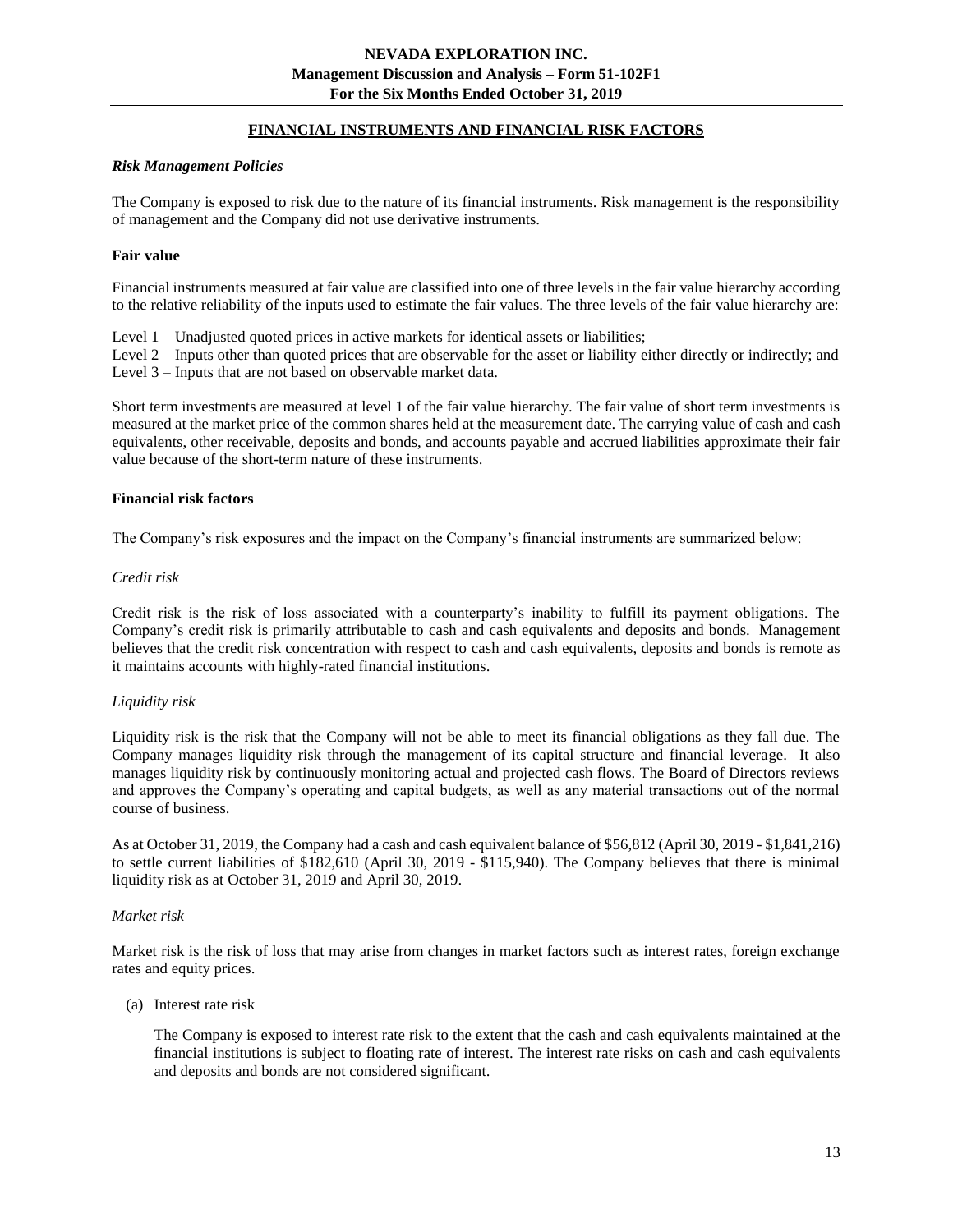#### (b) Foreign currency risk

The Company is exposed to financial risk arising from fluctuations in foreign exchange rates and the degree of volatility of these rates. A significant portion of the Company's expenses is denominated in US dollars. Consequently, certain assets, liabilities and operating expenses are exposed to currency fluctuations. The Company does not use derivative instruments to reduce its exposure to foreign currency risk. Net assets denominated in foreign currency and the Canadian dollar equivalents as at October 31, 2019 are as follows:

|                     |   | <b>USD</b> | CDN       |
|---------------------|---|------------|-----------|
| Current assets      | S | 21,085     | 27,748    |
| Non-current assets  |   | 161,400    | 212,402   |
| Current liabilities |   | (64,048)   | (84, 287) |
|                     |   | 118,437    | 155,863   |

<span id="page-13-0"></span>Based on the above net exposures as at October 31, 2019, and assuming all other variables remain constant, a 10% change in the value of the US dollar against the Canadian dollar would result in an increase/decrease of USD\$11,844 in comprehensive loss.

# **CAPITAL MANAGEMENT**

In order to maintain its capital structure, the Company is dependent on equity funding and when necessary, raises capital through the issuance of equity instruments, primarily comprised of common shares and share purchase warrants. In the management of capital, the Company includes the components of equity as well as cash and cash equivalents.

The Company prepares annual estimates of exploration expenditures and monitors actual expenditures compared to the estimates to ensure that there is sufficient capital on hand to meet ongoing obligations. The Company's investment policy is to invest any excess cash in highly liquid short-term deposits with terms of one year or less and which can be liquidated after thirty days without interest penalty. The Company currently has insufficient capital to fund its exploration programs and is reliant on completing equity financings to fund further exploration. The Company is not subject to any externally imposed capital requirements.

<span id="page-13-1"></span>There were no changes in the Company's approach to capital management during the period ended October 31, 2019.

# **RISKS AND UNCERTAINTIES**

In conducting its business of mineral exploration, NGE is subject to a wide variety of known and unknown risks, uncertainties and other factors which may affect the results, performance or achievement of the Company. Such risks and factors include, among others: risks related to the actual results of current and future exploration activities; future prices for gold, silver, and other commodities; environmental risks and hazards; the Company's lack of substantial revenue; the Company's ongoing need to raise money through equity financings; increases to operating, labour, and supply costs; and changes to government regulation, taxes, and fees. Although the Company attempts to identify and plan for these important factors that could affect results materially, the Company cautions the reader that the above list of risk factors is not exhaustive, and that there may be other factors that cause results to differ from anticipated, estimated, or intended results. Ultimately, there can be no guarantee that the Company will be successful in making an economic mineral discovery.

## **LIST OF DIRECTORS AND OFFICERS**

<span id="page-13-2"></span>Wade A. Hodges, CEO and Director Dennis Higgs, Chairman and Director James Buskard, President Kenneth Tullar, COO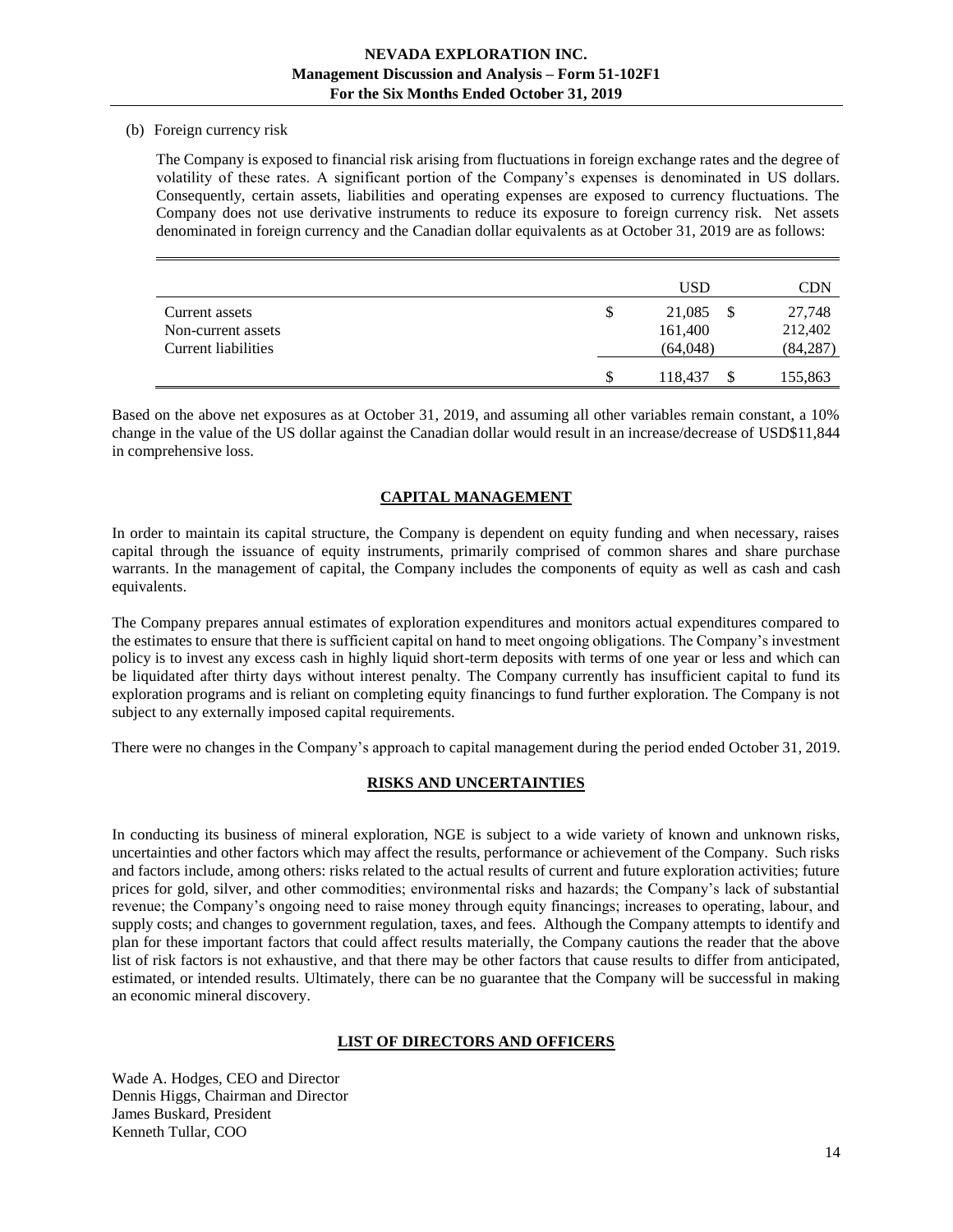<span id="page-14-0"></span>Christina Blacker, CFO Dr John E. Larson, Director Benjamin Leboe, Director

# **CRITICAL ACCOUNTING ESTIMATES**

The preparation of these consolidated financial statements requires management to make certain estimates, judgments and assumptions that affect the reported amounts of assets and liabilities at the date of the financial statements and the reported revenues and expenses during the period.

Significant assumptions about the future and other sources of estimated uncertainty that management has made at the end of the reporting period, that could result in a material adjustment to the carrying amounts of assets and liabilities in the event that the actual results differ from assumptions made, relate to, but are not limited to, the following:

- i) the estimated useful lives of equipment and intangible assets and the related amortization;
- ii) impairment of equipment;
- iii) valuation of share-based payments and warrants;
- iv) estimated amounts for environmental rehabilitation provisions; and
- <span id="page-14-1"></span>v) going concern

## **CHANGES IN ACCOUNTING POLICIES AND INITIAL ADOPTION**

New or revised standards and amendments to existing standards adopted during the period

• New standard IFRS 16, *Leases*, specifies how an IFRS reporter will recognize, measure, present and disclose leases. The standard provides a single lessee accounting model, requiring lessees to recognize assets and liabilities for all leases unless the lease term is 12 months or less or the underlying asset has a low value. Lessors continue to classify leases as operating or finance, with IFRS 16's approach to lessor accounting substantially unchanged from its predecessor, IAS 17. This standard is effective for reporting periods beginning on or after January 1, 2019. The Company does not currently have any leases that fall within the application of IFRS 16.

#### **DISCLOSURE CONTROLS AND PROCEDURES AND INTERNAL CONTROLS**

<span id="page-14-2"></span>In connection with National Instrument 52-109 (Certificate of Disclosure in Issuer's Annual and Interim Filings) ("NI 52- 109"), the Chief Executive Officer and Chief Financial Officer of the Company have filed a Venture Issuer Basic Certificate with respect to the financial information contained in the condensed consolidated interim financial statements and this accompanying interim MD&A (together the "Interim Filings"). In contrast to the full certificate under NI 52-109, the Venture Issuer Basic Certificate does not include representations relating to the establishment and maintenance of disclosure controls and procedures and internal control over financial reporting, as defined in NI 52-109. For further information the reader should refer to the Venture Issuer Basic Certificates filed by the Company with the Annual Filings on SEDAR a[t www.sedar.com.](http://www.sedar.com/)

## **NOTE REGARDING FORWARD-LOOKING STATEMENTS**

Statements herein that are not historical facts are forward-looking statements that are subject to risks and uncertainties. Words such as "expects", "intends", "may", "could", "should", "anticipates", "likely", "believes" and words of similar import also identify forward-looking statements.

Forward-looking statements are based on current facts and analyses and other information that are based on forecasts of future results, estimates of amounts not yet determined and assumptions of management, including, but not limited to, assumptions regarding the Company's ability to raise additional debt and/or equity financing to fund operations and working capital requirements and assumptions regarding the Company's mineral properties.